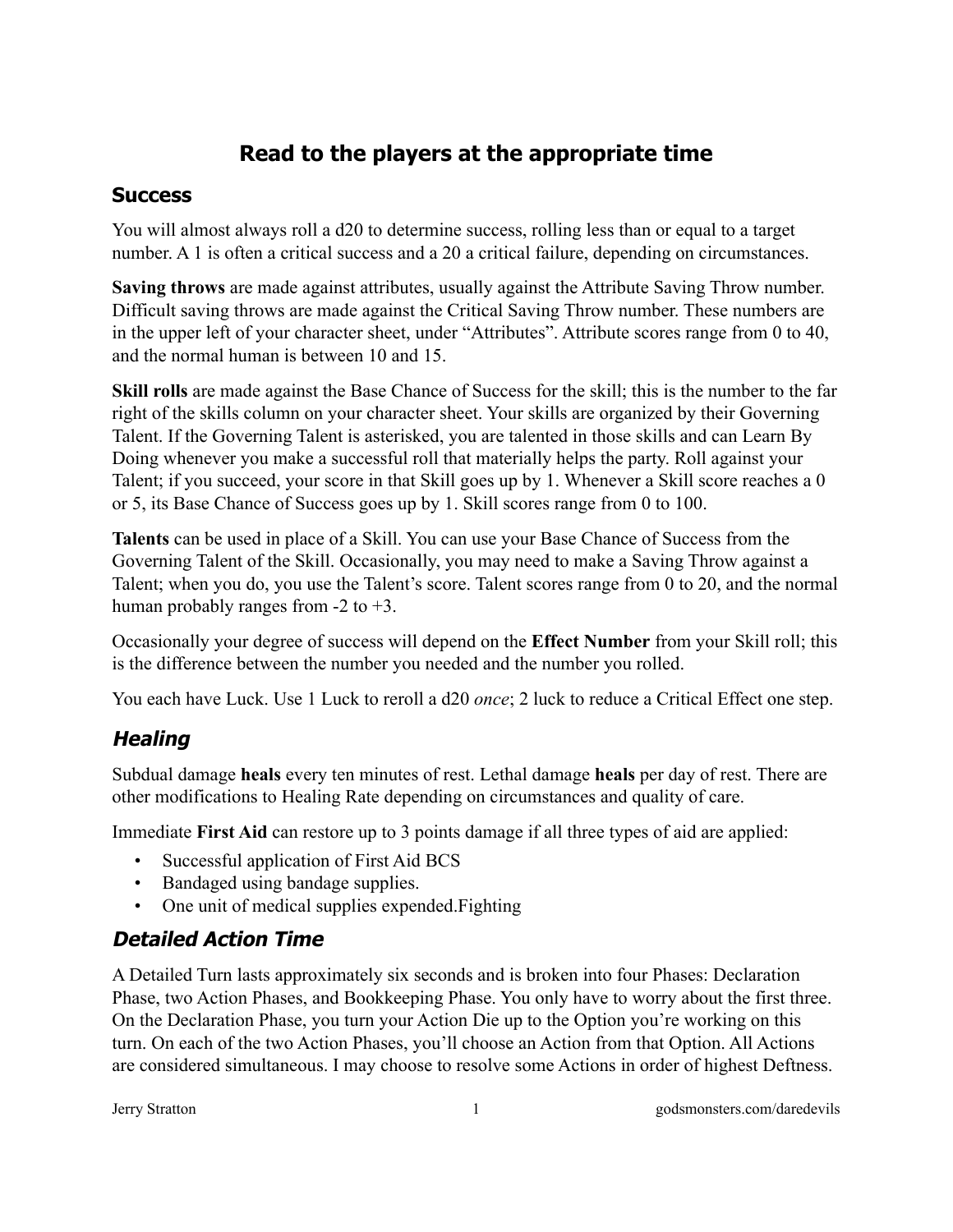# **Attacking**

Each combat skill has a Base Chance of Success just like any skill. You'll need to roll less than or equal to this on a d20 to hit your opponent. There are a lot of situational modifiers, called Restrictions, Distractions, and Situations that will modify this number up or down.

## **Defending**

If you have a hand-to-hand combat skill, your Base Chance of Success is followed by a slash and a lower number; that second number is your character's Weapon Defense Ability. This is subtracted from an opponent's chance to hit you when you are using that combat skill. Despite being called Weapon Defense Ability, it also applies to unarmed combat; if you are using a Missile Combat Skill while being attacked in Hand to Hand Combat, you may use an unarmed combat skill's Weapon Defense Ability to defend, however, you will suffer the same number as a penalty to your own Base Chance of Success with your missile weapon.

# **Damage**

Your damage when fighting in hand-to-hand combat is your character's **Hand Damage**. Each weapon has a **Weapon Damage Multiplier** which increases the damage done; these range from 1.1 to 1.8 or so. The easiest way to handle this is to roll your damage; multiply by the number to the right of the decimal; divide by ten; and round normally. Then add the result to the rolled damage. If you're using a fire axe, it has a Weapon Damage Multiplier of 1.8. If your Hand Damage is 1d6 and you roll a 4, this means you do 7 points damage: 4 plus 3.2 is 7. If you rolled 2, you would do 4 points damage: 2 plus 1.6 is 4.

Armor will subtract its **Armor Class** from damage, and your clothing is Armor Class 1. If for whatever reason you're running around nude, you have an Armor Class of zero.

There are two types of damage in Daredevils: **subdual** and **lethal**. Firearms and pointed or sharp weapons do lethal damage; blunt weapons tend to do subdual damage.

When combined damage taken exceeds half of your character's **Damage Resistance Total**, your character is **seriously wounded** and has penalties to Deftness, Speed, and all Base Chances of Success. When combined damage exceeds your character's Damage Resistance Total, your character is **unconscious**; any further subdual damage counts as lethal. When lethal damage taken exceeds your character's Damage Resistance Total, your character is **dead**.

If a single attack causes more damage than your **Shock Factor**, you must make a Health Ability Saving Throw or fall unconscious for 50 minus Health combat turns.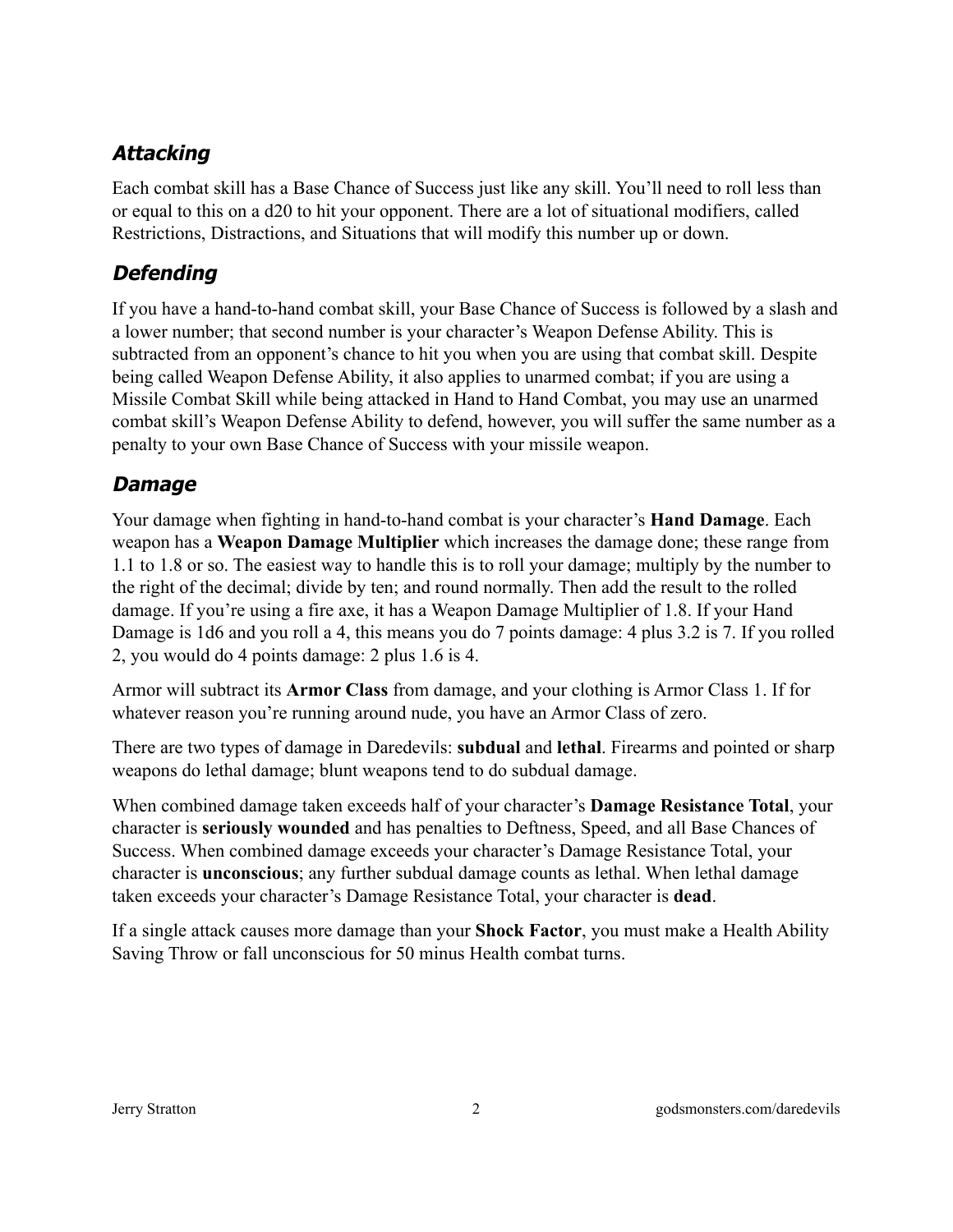# **For the Gamemaster**

#### **Resolving Skill use**

If your **BCS in a Skill is less than your BCS with the Governing Talent** plus any inherent accuracy of the tools you're using, use the Talent. Inherent accuracy is applied only to Talent BCSs, not to Skill BCSs. (p. 7, 41)

If **two Skills are required** to perform an Action (such as Seamanship and Driving for driving a motorboat, or Autofire and Rifle for shooting a fully automatic rifle), the Skill scores are averaged to determine the BCS.

**Tasks—building and designing things—are resolved** by rolling until Task Points accumulated exceed the Task Value of the Task. (p. 7)

- Determine the Task Period for each roll; this is often a minute or an hour for Practical Skills, an hour or a day for Knowledge Skills.
- Determine the Task Value of the Task. About three times the expected Task Periods.
- Determine the Difficulty, which reduces the BCS roll required, and thus the Effect Number gained from the roll.
- The BCS roll provides, if successful, Effect Number + 1 Task Points. Some Tasks also provide negative Task Points on failed rolls.
- Critical Failures reduce Task Points accumulated by the Effect Number; Critical Successes double the Effect Number.
- On a Critical Failure, or if the Task Points accumulated drops below zero, parts are often required, ranging from \$1.00 to \$1.50 times the Difficulty times 2d6.
- Tools have a die that increases (on a success) or decreases (on a failure, even when the Task doesn't normally lose points on a failure) the number of Task Points accumulated; tools are also affected by Critical rolls.

**Medical Specialization** Skills require two rolls: first, a roll on the Specialization to determine an Effect Number, if any; and then a roll on Advanced Medical using the Effect Number as a bonus.

# **Contacts**

The Task Period for finding contacts is a day. Use appropriate subculture. Task Value: 15. (p. 58)

The quality of the contact is determined by the GM making a second roll against the character's BCS. Use the Effect Number to modify a Reaction Roll d100 roll. Look up the Value Number on the Contact Quality table. (p. 58)

If they don't have an appropriate sub-culture, they can do legwork. Triple the Task Value, and use the character's Wit AST in place of the Sub-culture BCS. (p. 59)

PCs with a Skill in the same field as the Expert contact sought may attempt to ensure a higher quality expert. They make a BCS roll in that skill. The Effect Number is added to (and negative numbers count) the Expert Quality table result. (p. 59)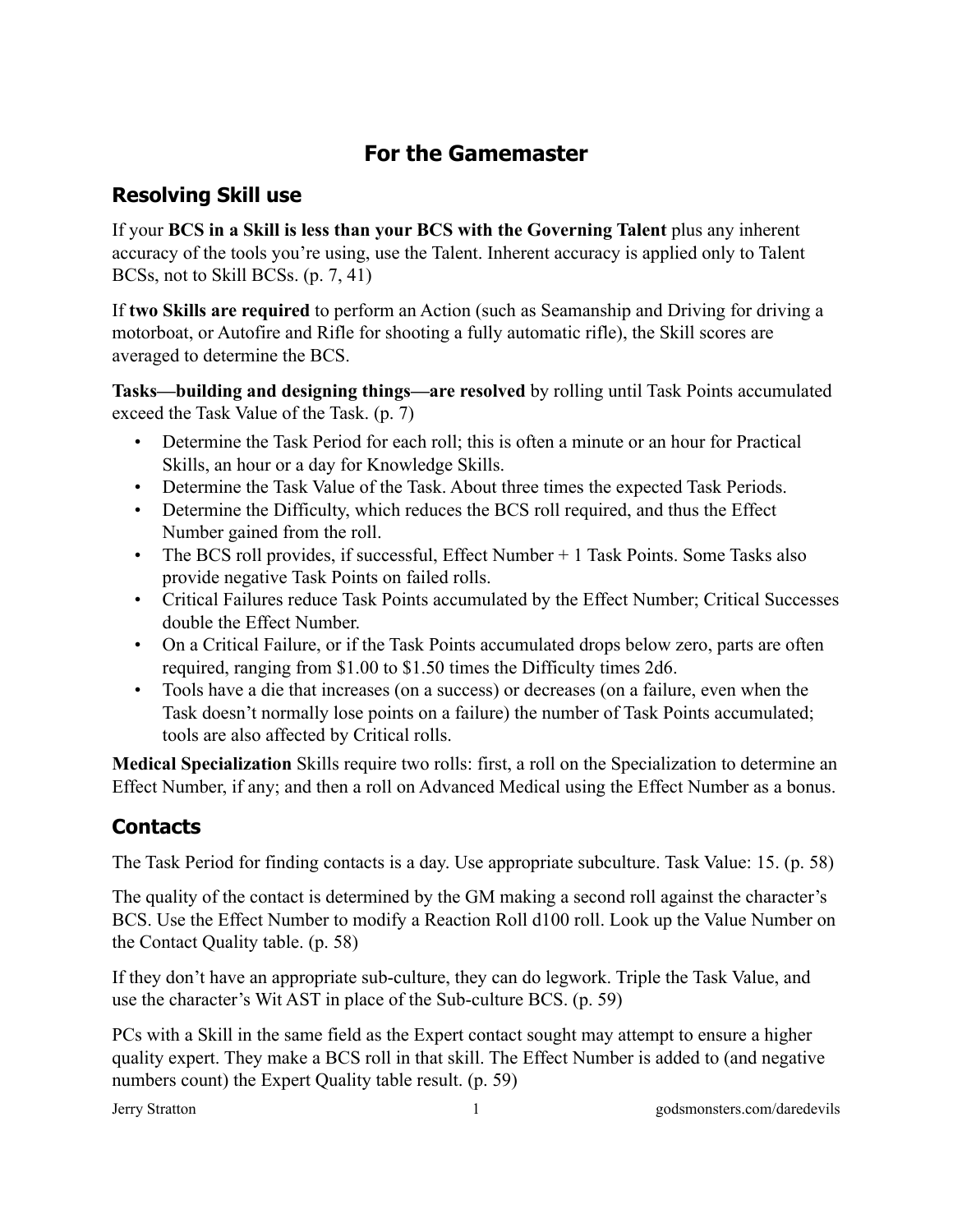# **Combat**

A character is **Engaged** if they are within the weapon range of a facing active unfriendly character. A character that does not cease movement when they would become Engaged is subject to a **free attack** from a ready hand weapon or body part. (p. 23)

**Overall Defense Ability** is the character's Combat Dodge Ability plus any Weapon Defense Ability from hand-to-hand combat. A character using a missile attack can use their Brawl or Martial Arts WDA but suffer this same number as a penalty to their BCS.

**Restrictions** and **Distractions** give a penalty of 1 to BCS. Restrictions are things in weapon reach that get in the way of fighting, and Distractions are mental or perceptual things that get in the way of concentrating (such as flashing lights, or concern for an ally). Concern for an ally in the line of fire may be ignored but this will mean that the ally will be hit if the shooter makes a Critical Miss. Other distractions can be ignored if the attacker makes a Will CST.

If the damage done exceeds the character's Shock Factor, they must make a Health AST to remain conscious; if they fail, they are unconscious for 50-Health Turns.

**Hopeless attacks** (zero or lower roll required) might be a hit on a roll of 1: roll again against raw BCS. A success is a hit, and another 1 is a Critical Hit. If the player must roll a 1 to hit, roll again against the raw BCS for a Critical Hit.

Brawling Skill allows use of "**any weapon that comes to hand**" at ½ BCS. (p. 12)

#### **Preemption and Surprise**

A character who initiates the action that results in entering Detailed Action Time might at GM's discretion get one free Action Phase before Detailed Action Time begins.

If one or more characters surprise other characters (GM's discretion) they can get a full Detailed Turn to act before the surprised characters. Surprised characters can only use their Weapon Defense Ability if (a) a weapon is available, and (b) they make a Speed AST.

# **Throwing Things**

The Strength Rating of the item thrown should not exceed the character's Strength Group; if so, the difference shifts the range penalties up. Heavy, non-aerodynamic items have ranges reduced by 50%. Characters may use their Throwing BCS or their Deftness (see page 27 for DFT table).

# **Grappling**

Grappling is a Task using Brawling Skill with a Task Value of the opponent's Strength. (p. 12) Characters without an Unarmed Combat skill who grapple may substitute their averaged Deftness and Speed CSTs as a BCS in the Brawling Skill.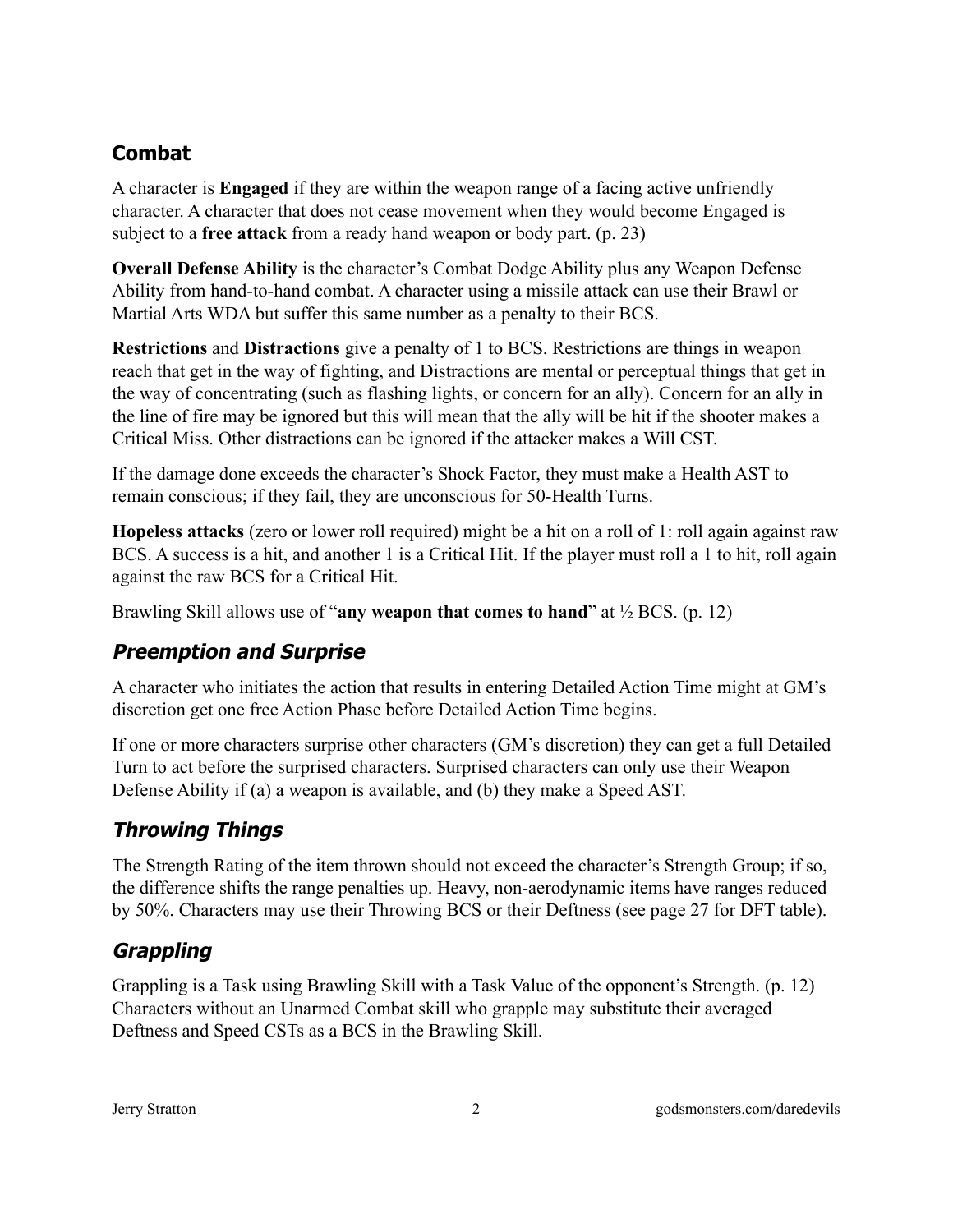## **Resolving firearms combat**

The penalty for "damaged in that combat turn" applies to the previous Action Phase, if there was one. Otherwise, we get into an endless loop.

Firearms damage is determined by totaling the Base Damage Group of each shot that hits. Divide by 10 for the d10 damage done, rounding up. Divide by 10 and round normally for the bonus to the die roll. BDG 33 means 4d10+3.

# **Critical Hits and Missile Special Effects**

If damage done does not get through **Armor**, there is no Critical Effect or Missile Special Effect.

The chance for a **Missile Special Effect** is the Adjusted BDG for guns, and the Damage Potential for Thrown weapons. Roll d100 against this chance. A Stopping result takes the chance, divided by 10, for the Stopping Effect Number.

On a **Critical Hit** use the appropriate Critical Hit Enhancement table. If damage is done in the attack, roll d100 on the **Critical Hit Effect** table, adding the damage to the roll. PCs and Major NPCs can make a Health AST to reduce the Critical Hit Effect by one category.

If the adjusted BCS exceeded 20, a **Critical Miss** can be avoided on a Deftness AST.

If **ignoring friendly distractions**, a Critical Miss means an automatic successful hit on one friendly distraction, determined randomly.

#### **Barriers and Armor**

The Barrier Value of an obstruction reduces the BDG of **gunshots**; divided by 5 it reduces the Strength Group of **Thrown** weapons. **Hand-to-hand attacks** assess damage to the Barrier Value. Excess points may be applied to targets beyond the barrier.

**Normal clothing** provides Armor Class 1; **work clothing** Armor Class 2; and **leather clothing** Armor Class 3. The Armor Class reduces the Damage Potential by the AC number.

Break down doors by overcoming the door's Barrier Value: the **Barrier Effect of the lock** plus the **Barrier Effect of anything securing the door** plus the **Barrier Value of the door**. **Bashing a door** takes one action phase per try; two characters can bash at a time; each takes one point subdual per try. A successful BCS roll does Strength Effect Die damage to the Barrier Value. A Critical Hit shifts a character's Strength Group up one. A Critical Miss does +1d6 subdual to the character. (p. 33) Heavy wood's barrier value is 10 per inch (½ inch is 5). See the materials chart.

**Picking a lock** requires only overcoming the lock's Barrier Effect. On a successful Lockpicking BCS, the character rolls their Deftness Effect Die plus the dice for any lockpicking tools they're using. Each attempt to pick a lock takes 1d10+1 Action Phases. **Cracking combination locks** uses Safecracking. Each successful BCS means one number of the combination has been cracked. (p. 33) A simple lock is a barrier of 5.